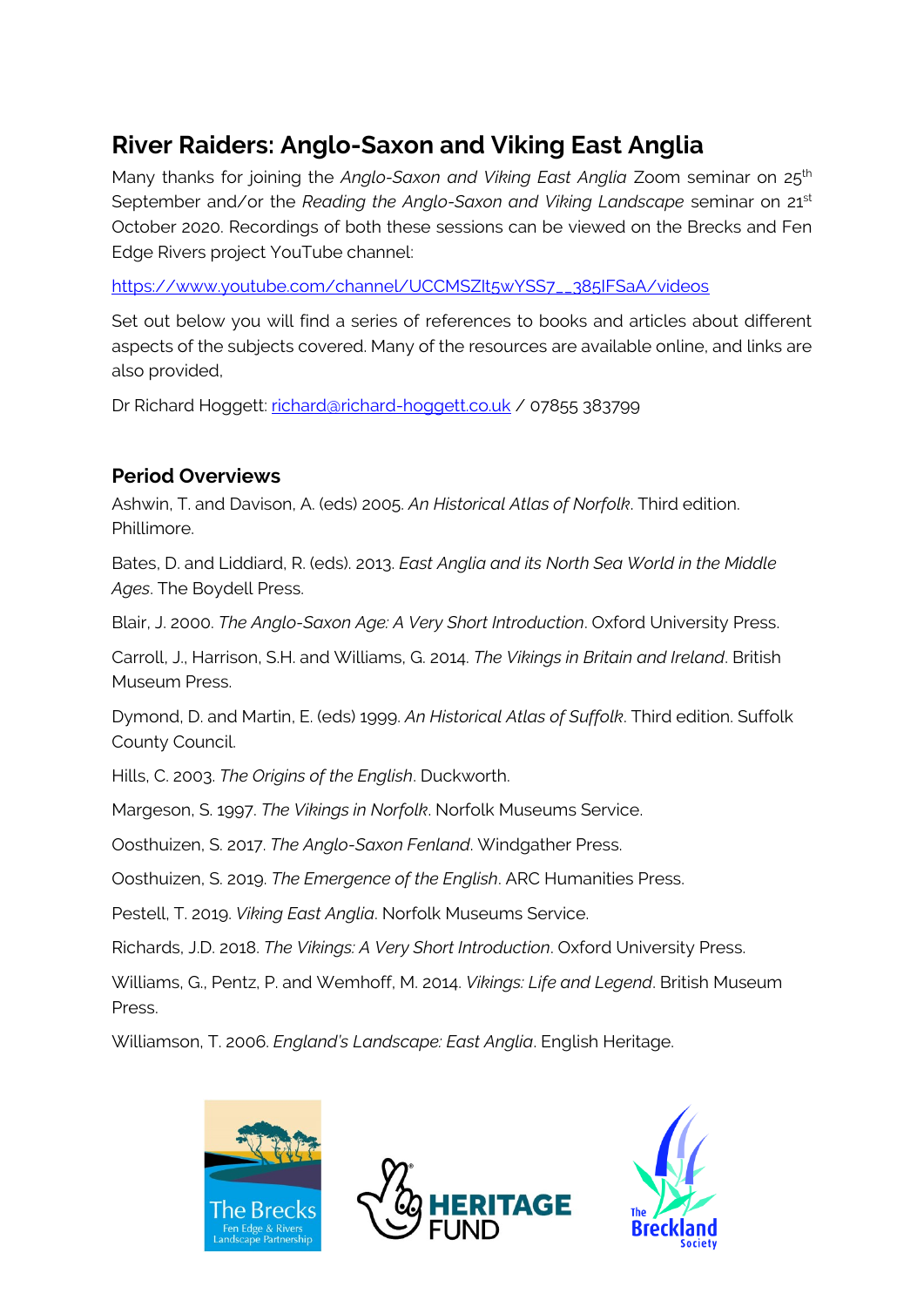# **Landscape History and Archaeology**

Aston, M. 1985. *Interpreting the Landscape*. Routledge.

Bowden, M. 1999. *Unravelling the Landscape*. Tempus.

Crane, N. 2017. *The Making of the British Landscape*. Weidenfeld & Nicholson.

Hoskins, W.G. 1955 [2013 edition]. *The Making of the English Landscape*. Little Toller Books.

Ochota, M-A. 2018. *Hidden Histories: A Spotter's Guide to the British Landscape*. Frances Lincoln.

Muir, R. 2000. *The New Reading the Landscape*. Windgather Press.

Pryor, F. 2011. *The Making of the British Landscape*. Penguin.

Rackham, O. 1986 [2000 edition]. *The History of the Countryside*. Weidenfeld & Nicholson.

#### **Anglo-Saxon Settlements**

Crabtree, P. 1989. *West Stow: Anglo-Saxon Animal Husbandry*. East Anglian Archaeology 47. Download from[: http://eaareports.org.uk/publication/report47/](http://eaareports.org.uk/publication/report47/)

Faulkner, N. (ed.). 2014. *Digging Sedgeford: A People's Archaeology*. Poppyland Publishing.

Hamerow, H. 1993. *Excavations at Mucking: The Anglo-Saxon Settlement*. English Heritage. Download from:

[http://archaeologydataservice.ac.uk/archives/view/eh\\_monographs\\_2014/](http://archaeologydataservice.ac.uk/archives/view/eh_monographs_2014/)

Hamerow, H. 2002. *Early Medieval Settlements*. Oxford University Press.

Hamerow, H. 2012. *Rural Settlements and Society in Anglo-Saxon England*. Oxford University Press.

Hoggett, R. 2015. 'From hollow to house: 50 years of discovery at West Stow', *British Archaeology* 144, pp. 44–9. Download from:

[https://heritage.suffolk.gov.uk/media/pdfs/2015\\_west\\_stow\\_british\\_archaeology.pdf](https://heritage.suffolk.gov.uk/media/pdfs/2015_west_stow_british_archaeology.pdf)

Lucy, S., Tipper, J. and Dickens, A. 2009. *The Anglo-Saxon Settlement and Cemetery at Bloodmoor Hill, Carlton Colville, Suffolk*. East Anglian Archaeology 131. Download from: <http://eaareports.org.uk/publication/report131/>

Tester, A., Anderson, S., Riddler, I. and Carr, R. 2014. *Staunch Meadow, Brandon, Suffolk: A High Status Middle Saxon Settlement on the Fen Edge*. East Anglian Archaeology 151. Download from:<http://eaareports.org.uk/publication/report151/>





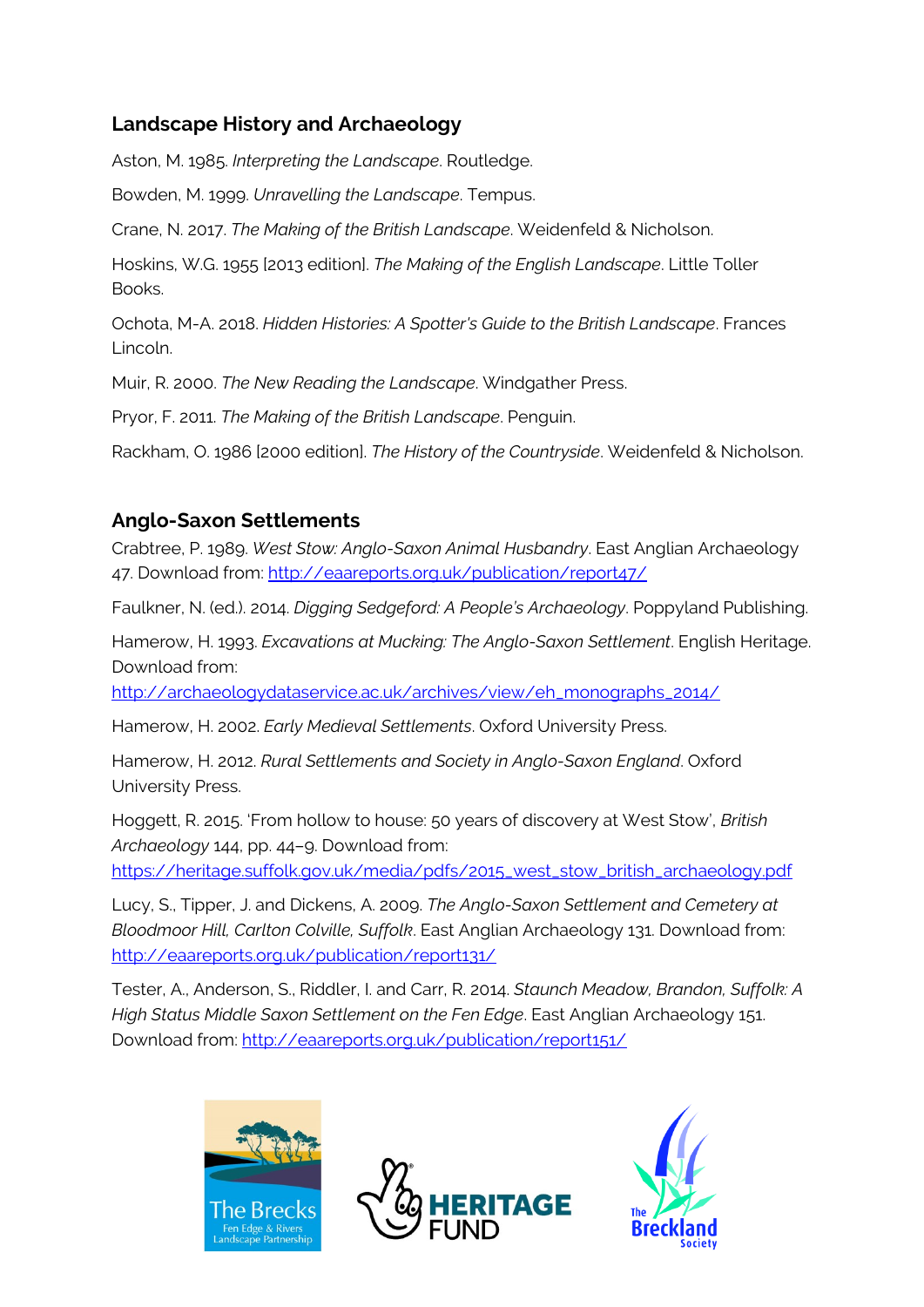Tipper, J. 2012. *Experimental Archaeology and Fire: the Investigation of a Burnt Reconstruction at West Stow Anglo-Saxon Village*. East Anglian Archaeology 146. Download from: <http://eaareports.org.uk/publication/report146/>

West, S. 1985. *West Stow: The Anglo-Saxon Village. Volumes 1 & 2*. East Anglian Archaeology 24. Download from:<http://eaareports.org.uk/publication/report24/>

West, S. 1989. *West Stow: the Prehistoric and Romano-British Occupation*. East Anglian Archaeology 48. Download from:<http://eaareports.org.uk/publication/report48/>

# **The Viking Great Army**

Hadley, D.M. and Richards, J.D. 2016. 'The Winter Camp of the Viking Great Army, AD 872–3, Torksey, Lincolnshire', *The Antiquaries Journal* 96, pp. 23–67. Download from: <https://doi.org/10.1017/S0003581516000718>

Jarman, C.L., Biddle, M., Higham, T. and Bronk Ramsey, C. 2018. 'The Viking Great Army in England: new dates from the Repton charnel', *Antiquity* 92 361, pp. 183–99. Download from:<https://doi.org/10.15184/aqy.2017.196>

# **St Edmund**

Hoggett, R. 2018. *The Abbey of St Edmund: Heritage Assessment*. Unpublished report for the Abbey of St Edmund Heritage Partnership. Download from: [http://www.richard](http://www.richard-hoggett.co.uk/the-abbey-of-st-edmund/)[hoggett.co.uk/the-abbey-of-st-edmund/](http://www.richard-hoggett.co.uk/the-abbey-of-st-edmund/)

James, M.R. 1895. *On the Abbey of S. Edmund at Bury*. The Cambridge Antiquarian Society. Download from:<https://archive.org/details/abbeyofsedmundat00jame>

Scarfe, N. 1970. 'The Body of St Edmund: An Essay on Necrobiography', *Proceedings of the Suffolk Institute of Archaeology and History* Vol. 31, Part 3, pp. 303–17. Download from: [THIS LINK](http://suffolkinstitute.pdfsrv.co.uk/customers/Suffolk%20Institute/2014/01/10/Volume%20XXXI%20Part%203%20(1969)_The%20body%20of%20St%20Edmund%20An%20essay%20in%20necrobiography%20N%20Scarfe_304%20to%20317.pdf)

West, S. 1983. 'A New Site for the Martyrdom of St Edmund', *Proceedings of the Suffolk Institute of Archaeology and History* Vol. 35, part 3, pp. 223–5. Download from: [THIS LINK](http://suffolkinstitute.pdfsrv.co.uk/customers/Suffolk%20Institute/2014/01/10/Volume%20XXXV%20Part%203%20(1983)_New%20site%20for%20martyrdom%20of%20St%20Edmund%20S%20E%20West_223%20to%20225.pdf)

Whitelock, D. 1970. 'Fact and Fiction in the Legend of St Edmund', *Proceedings of the Suffolk Institute of Archaeology and History* Vol. 31, Part 3, pp. 217–33. Download from: [THIS LINK](http://suffolkinstitute.pdfsrv.co.uk/customers/Suffolk%20Institute/2014/01/10/Volume%20XXXI%20Part%203%20(1969)_Fact%20and%20fiction%20in%20the%20legend%20of%20St%20Edmund%20D%20Whitelock_217%20to%20233.pdf)

Young, F. 2016. *The Abbey of Bury St Edmunds*. Lasse Press.

Young, F. 2018. *Edmund: In Search of England's Lost King*. I.B. Tauris.





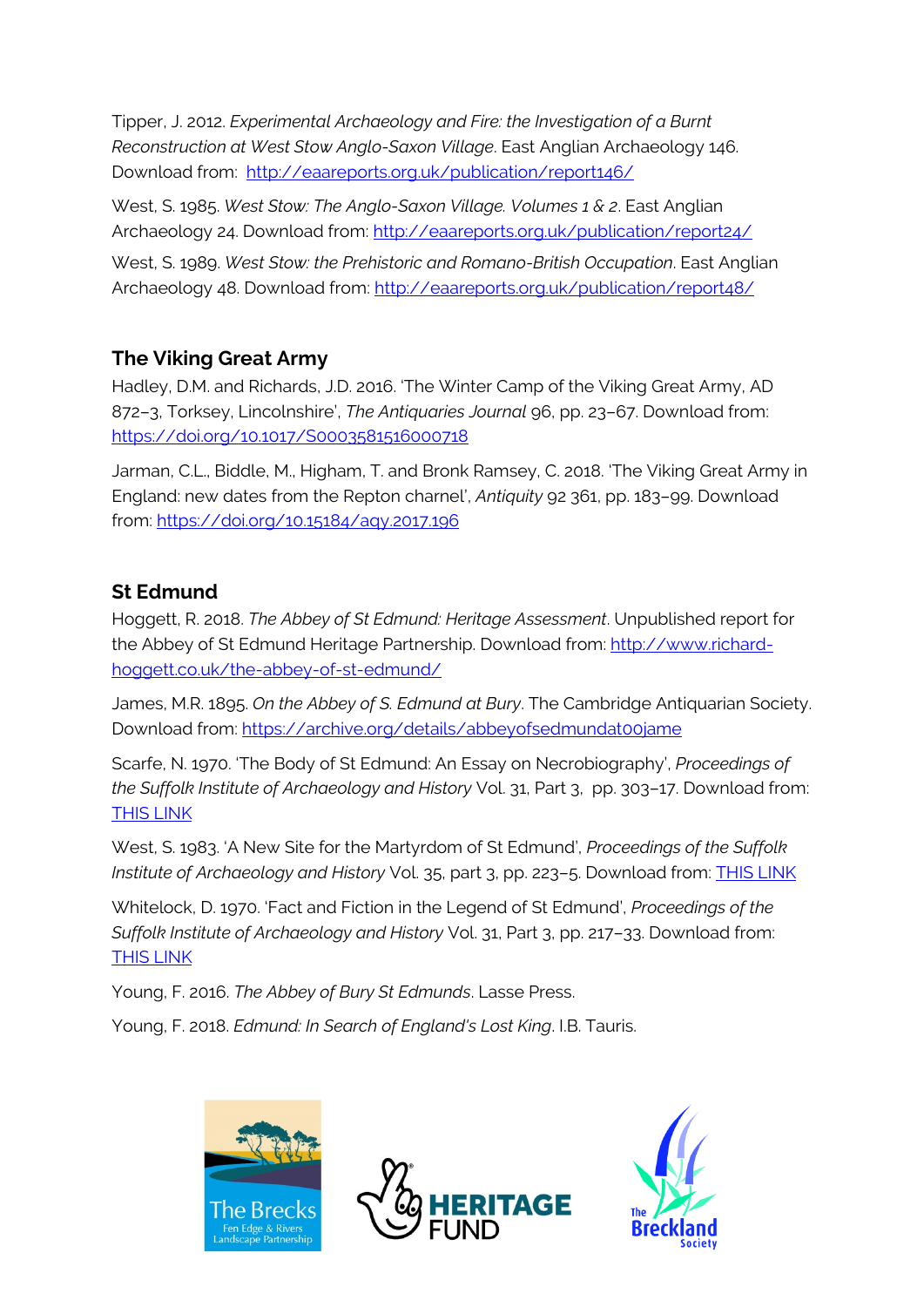#### **Place-Names**

Briggs, K. and Kilpatrick, K. 2016. *A Dictionary of Suffolk Place-Names*. English Place-Name Society & Suffolk Institute of Archaeology and History.

Ekwall, E. 1960. *The Concise Oxford Dictionary of English Place Names*. Oxford Univerity **Press**.

Gelling, M. 1978 [2010 edition]. *Signposts to the Past: Place-Names and the History of England*. Phillimore.

Mills, A.D. 1991. *A Dictionary of British Place Names.* Oxford University Press.

Taggart, C. 2011. The Book of English Place Names. Ebury Press.

#### **Viking Burials**

Greenwell, W. 1870. 'Scandinavian brooches found at Santon in Norfolk', *Proceedings of the Suffolk Institute of Archaeology and History* Vol. 4, Part 4, pp. 209–17. Download here: [LINK](http://suffolkinstitute.pdfsrv.co.uk/customers/Suffolk%20Institute/2014/01/10/Volume%20IV%20Part%204%20(1870)_Scandinavian%20Brooches%20found%20at%20Santon,%20Norfolk%20W.%20Greenwell_208%20to%20217.pdf)

Rogerson, A. 1995. *A Late Neolithic, Saxon and Medieval Site at Middle Harling, Norfolk*. East Anglian Archaeology 74. Download from: <http://eaareports.org.uk/publication/report74/>

Rogerson, A. and Dallas, C. 1984. *Excavations in Thetford 1948–59 and 1973–80*. East Anglian Archaeology 22. Download from: <http://eaareports.org.uk/publication/report22/>

#### **Media**

*Vikings: Live from the British Museum*:<https://www.youtube.com/watch?v=NuL0Q0tsid4> *In Our Time: The Danelaw*:<https://www.bbc.co.uk/programmes/m0003jp7> *Rendlesham Revealed Lectures:* <https://heritage.suffolk.gov.uk/rendleshamrevealed>

# **Historic Environment Records**

Norfolk Heritage Explorer:<http://www.heritage.norfolk.gov.uk/> Suffolk Heritage Explorer: <https://heritage.suffolk.gov.uk/>